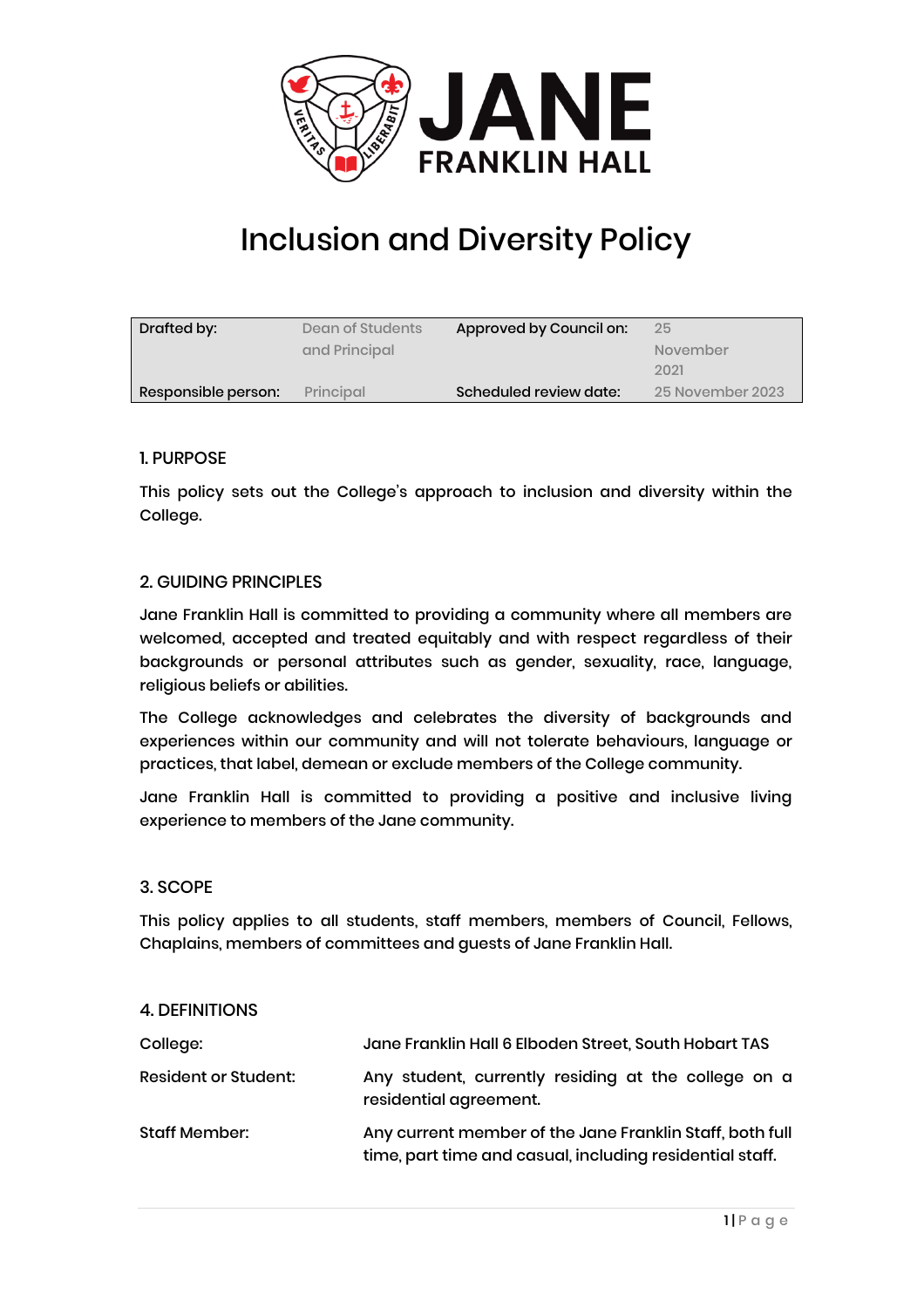|                            | Jane Community member: Any extended member of the Jane community not<br>included as a student or staff member. This includes<br>members of Council, Fellows, Chaplains and members<br>of committees (e.g. Alumni committee). |
|----------------------------|------------------------------------------------------------------------------------------------------------------------------------------------------------------------------------------------------------------------------|
| Guest:                     | Any member of the public, including alumni, who does<br>not currently reside at the college and is visiting the<br>college temporarily.                                                                                      |
| <b>Personal Attributes</b> | These can include but are not limited to, gender,<br>sexuality, race, language, religious beliefs or disability.                                                                                                             |

### 5. POLICY

5.1 Inclusive Living Environment

The College will:

- foster a culture that allows all students and members of our community to be treated with respect and dignity.
- Monitor students and members of the community so they are not discriminated against and where necessary, are reasonably accommodated to participate in all events and activities on the same basis as their peers.
- prohibit and change practices whether formal or informal within the College that actively exclude students or members of the community based upon gender, sexuality, race, language, religious beliefs or disability.
- acknowledge and respond to the diverse needs, identities and strengths of all students and members of the community.
- encourage empathy and fairness towards others.
- challenge stereotypes that promote prejudicial and biased behaviours and practices.
- contribute to positive learning, engagement and wellbeing outcomes for students.

### 5.2 Inappropriate Behaviour and Practices

Bullying, harassment, hazing and initiation practices and purposeful exclusion from events, activities and groups are all forms of inappropriate behaviour and practices.

The College strictly prohibits any behaviours and practices within the College, whether formal or informal, that excludes, intimidate, humiliate, bully or harass any member of the community.

Students who may have experienced or witnessed this type of behaviour are encouraged to speak to the Senior Residents, Dean of Students or Principal.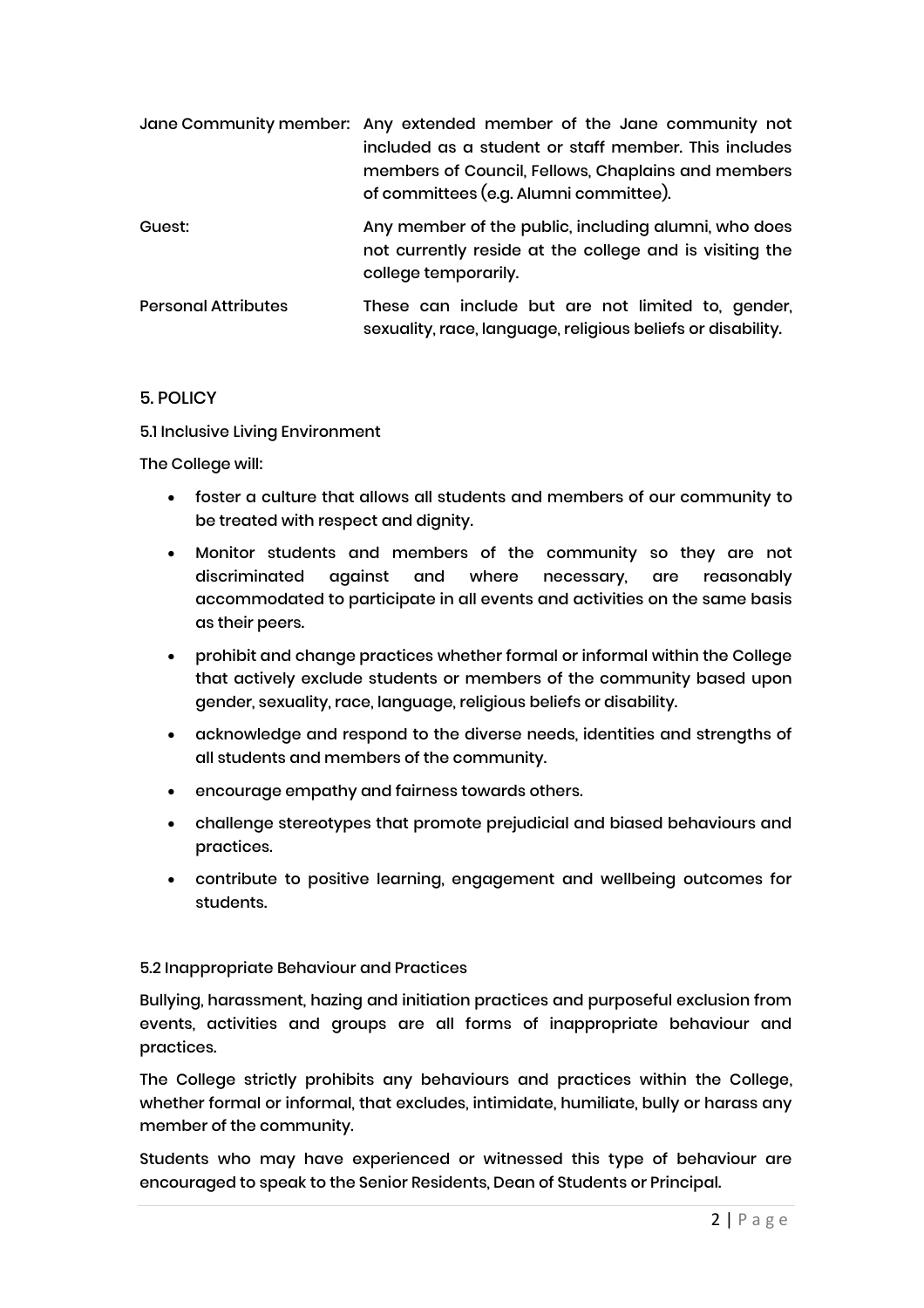The College will take appropriate measures to respond to inappropriate behaviour, practices and groups within the College. Students that are involved will be supported to understand the impact of their behaviour and may face disciplinary action.

## 5. 3 Exclusive Groups, Activities and Practices

The College does not support the formation of formalised, exclusive groups, fraternities or sororities within the College. Activities and practices that actively promote any such groups within the College are prohibited. Such activities and practices include but are not limited to:

- a) naming the group
- b) the wearing of paraphernalia or clothing that identifies belonging to that group
- c) initiations to achieve membership of the group
- d) traditions or behaviours that are associated with the group

Membership of any group that purposely excludes others and actively selects members may result in disciplinary action that can include cancellation of the student's contract or refusal to renew a contract the following year.

## 6. EXCEPTIONS

6.1 Acceptable practices

The College accepts that there are some acceptable reasons for some practices based on personal attributes.

The following are some examples of acceptable practices:

- College sporting teams are often played as single sex, with the majority of sport being divided into Men's and Women's teams. Where unavoidable it is acceptable to base teams off this attribute. The College will endeavour to ensure however that the sporting program is open to all those students interested in participating.
- The College divides some parts of the College into Male and Female wings only. This is to provide an option for those that do not want to have unisex facilities and to meet University of Tasmania under 18 International Student standards.
- The College accepts that the International student representative on the Student Club Committee should be selected based on them being a student from an overseas country. In this case it is acceptable that Australian students are excluded from running for this position. Others positions in the College may require similar selection criteria such as the formation of a LGBTIQI+ representative or a diversity representative.